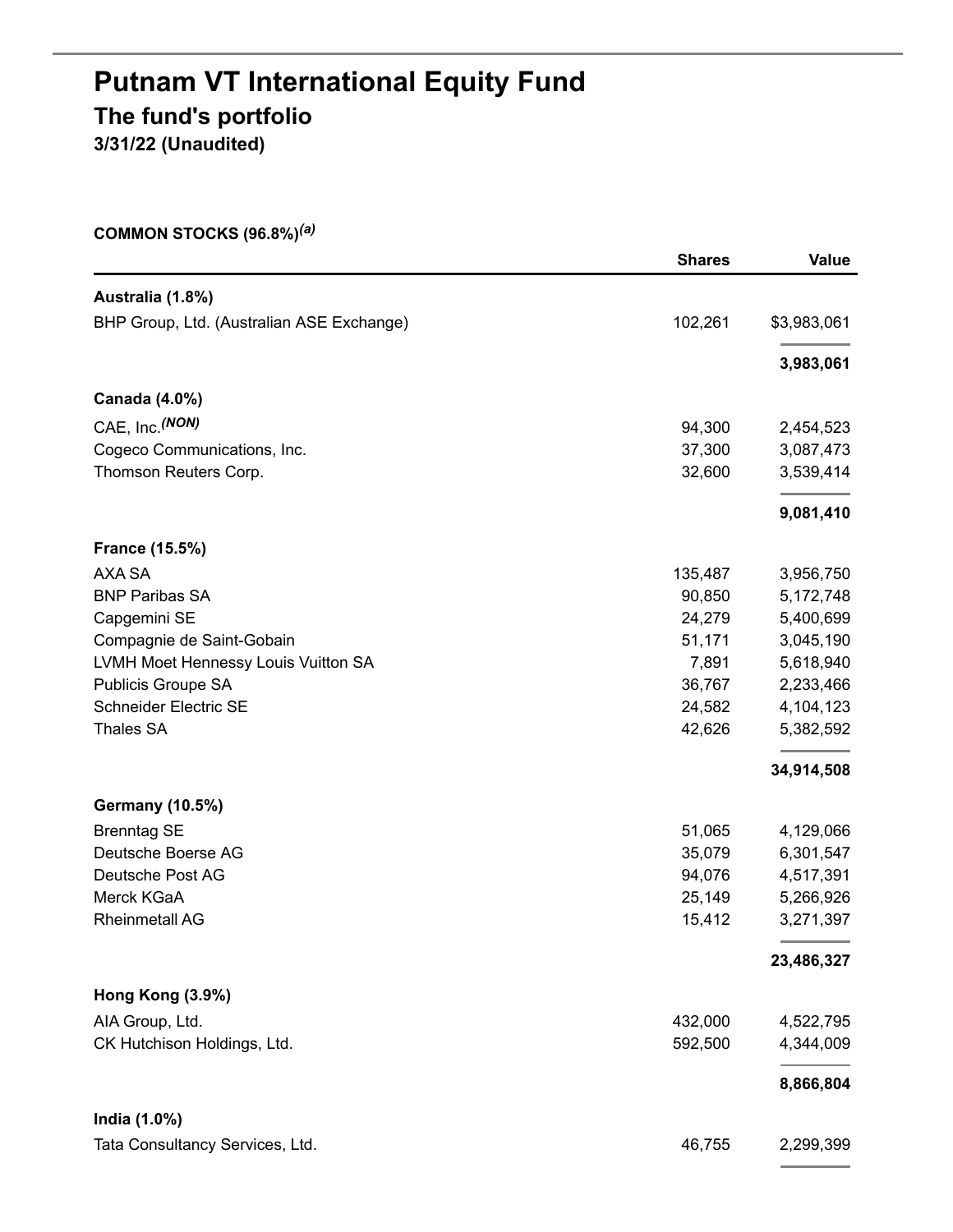| Ireland $(6.6%)$                                              |         |            |
|---------------------------------------------------------------|---------|------------|
| Bank of Ireland Group PLC(NON)                                | 814,412 | 5,173,678  |
| <b>CRH PLC</b>                                                | 80,138  | 3,208,692  |
| Flutter Entertainment PLC(NON)                                | 24,555  | 2,842,170  |
| <b>ICON PLC(NON)</b>                                          | 14,700  | 3,575,334  |
|                                                               |         | 14,799,874 |
| Japan (16.0%)                                                 |         |            |
| Asahi Group Holdings, Ltd.                                    | 106,500 | 3,866,331  |
| Hoya Corp.                                                    | 37,900  | 4,324,834  |
| Minebea Mitsumi, Inc.                                         | 55,800  | 1,215,540  |
| Mitsubishi Corp.                                              | 142,200 | 5,357,824  |
| Mitsubishi UFJ Financial Group, Inc.                          | 930,000 | 5,772,672  |
| Oracle Corp. Japan                                            | 31,600  | 2,194,482  |
| Renesas Electronics Corp. (NON)                               | 407,900 | 4,719,880  |
| Sony Group Corp.                                              | 51,800  | 5,346,329  |
| Yamaha Motor Co., Ltd.                                        | 138,500 | 3,103,921  |
|                                                               |         | 35,901,813 |
| Netherlands (2.4%)                                            |         |            |
| Universal Music Group NV                                      | 205,099 | 5,444,886  |
|                                                               |         | 5,444,886  |
| Portugal (2.2%)                                               |         |            |
| Jeronimo Martins SGPS SA                                      | 203,885 | 4,884,429  |
|                                                               |         | 4,884,429  |
| Singapore (2.3%)                                              |         |            |
| DBS Group Holdings, Ltd.                                      | 192,600 | 5,063,519  |
|                                                               |         | 5,063,519  |
| South Korea (2.8%)                                            |         |            |
| Hana Financial Group, Inc.                                    | 106,705 | 4,259,818  |
| SK Telecom Co., Ltd.                                          | 43,792  | 2,049,585  |
|                                                               |         | 6,309,403  |
| Switzerland (2.1%)                                            |         |            |
| Lonza Group AG                                                | 6,649   | 4,817,089  |
|                                                               |         | 4,817,089  |
| Taiwan (1.3%)<br>Taiwan Semiconductor Manufacturing Co., Ltd. | 142,000 | 2,935,770  |
|                                                               |         |            |
|                                                               |         | 2,935,770  |

**2,299,399**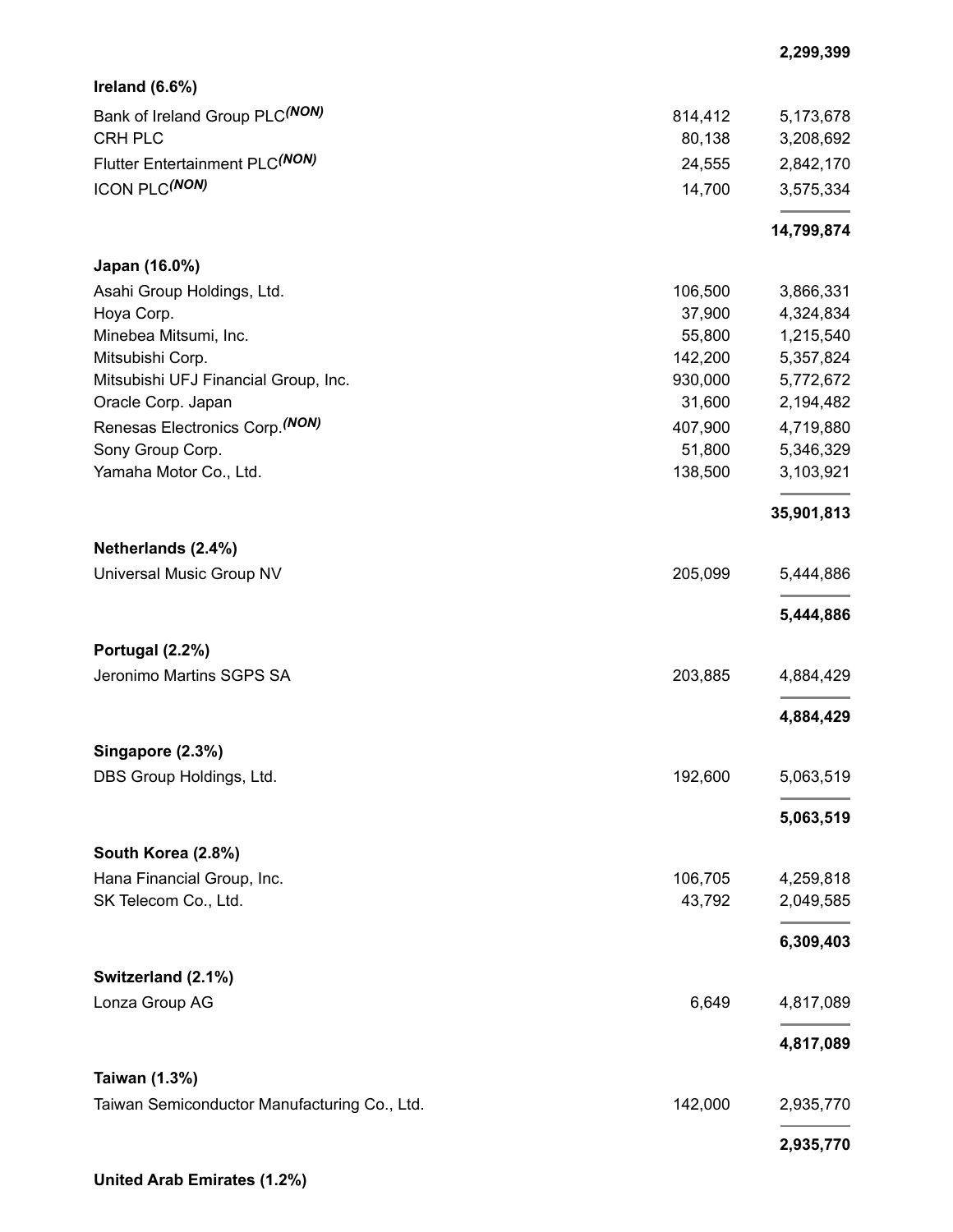| Network International Holdings PLC(NON)            | 724,375 | 2,652,667     |
|----------------------------------------------------|---------|---------------|
|                                                    |         | 2,652,667     |
| United Kingdom (18.7%)                             |         |               |
| Abcam PLC(NON)                                     | 86,520  | 1,563,114     |
| Anglo American PLC (London Exchange)               | 64,017  | 3,301,771     |
| AstraZeneca PLC                                    | 53,530  | 7,098,676     |
| <b>CNH Industrial NV</b>                           | 218,300 | 3,456,579     |
| Coca-Cola Europacific Partners PLC                 | 96,700  | 4,700,587     |
| Diageo PLC                                         | 115,915 | 5,858,714     |
| InterContinental Hotels Group PLC <sup>(NON)</sup> | 34,355  | 2,326,415     |
| London Stock Exchange Group PLC                    | 29,152  | 3,045,676     |
| <b>Prudential PLC</b>                              | 238,472 | 3,522,654     |
| Shell PLC (London Exchange)                        | 259,206 | 7,113,586     |
|                                                    |         | 41,987,772    |
| United States (4.5%)                               |         |               |
| Booz Allen Hamilton Holding Corp.                  | 29,200  | 2,564,928     |
| Linde PLC                                          | 14,426  | 4,648,648     |
| Otis Worldwide Corp.                               | 36,900  | 2,839,456     |
|                                                    |         | 10,053,032    |
| Total common stocks (cost \$200,422,328)           |         | \$217,481,763 |

## **SHORT-TERM INVESTMENTS (1.7%)** *(a)*

|                                                                                                                                                                                                                                                                                                                                                                                          |               | <b>Principal</b><br>amount/shares | Value       |
|------------------------------------------------------------------------------------------------------------------------------------------------------------------------------------------------------------------------------------------------------------------------------------------------------------------------------------------------------------------------------------------|---------------|-----------------------------------|-------------|
| Interest in \$384,728,000 joint tri-party repurchase<br>agreement dated 3/31/2022 with BofA Securities, Inc.<br>due 4/1/2022 - maturity value of \$2,657,022 for an<br>effective yield of 0.300% (collateralized by Agency<br>Mortgage-Backed Securities with coupon rates ranging<br>from 2.000% to 4.500% and due dates ranging from<br>2/1/2042 to 3/1/2052, valued at \$392,422,560) |               | \$2,657,000                       | \$2,657,000 |
| State Street Institutional U.S. Government Money Market<br>Fund, Premier Class 0.25% <sup>(P)</sup>                                                                                                                                                                                                                                                                                      | <b>Shares</b> |                                   |             |
|                                                                                                                                                                                                                                                                                                                                                                                          |               | 500,000                           | 500,000     |
| U.S. Treasury Bills 0.358%, 6/9/22(SEGSF)                                                                                                                                                                                                                                                                                                                                                |               | \$200,000                         | 199,856     |
| U.S. Treasury Bills 1.780%, 5/19/22(SEGSF)                                                                                                                                                                                                                                                                                                                                               |               | 63,000                            | 62.979      |
| U.S. Treasury Cash Management Bills 0.418%,<br>6/14/22 <sup>(SEGSF)</sup>                                                                                                                                                                                                                                                                                                                |               | 200,000                           | 199,836     |
| U.S. Treasury Cash Management Bills 0.376%,<br>6/7/22 <sup>(SEGSF)</sup>                                                                                                                                                                                                                                                                                                                 |               | 300,000                           | 299.798     |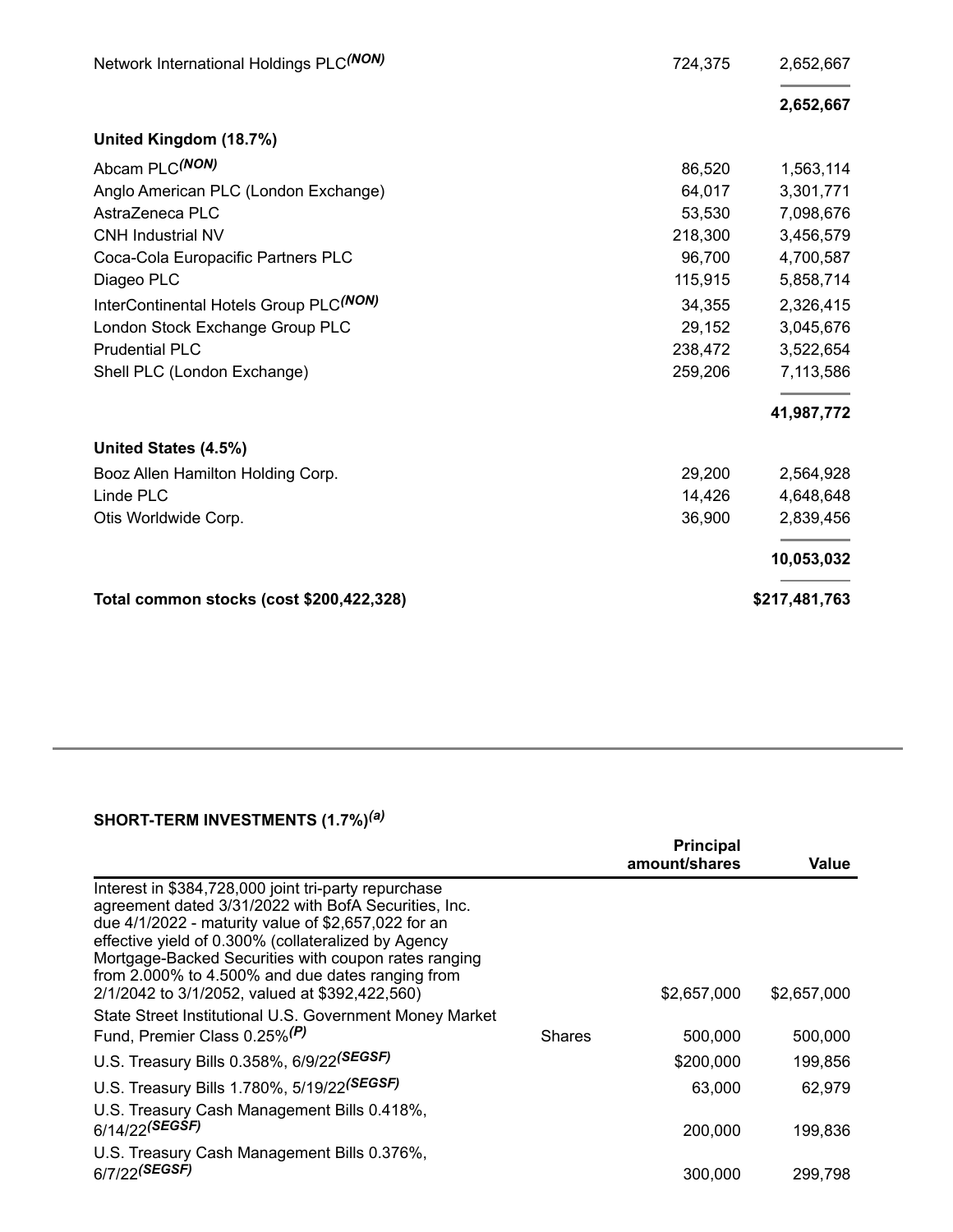**Total investments (cost \$204,341,810) \$221,401,232**

| <b>Counterparty Currency</b> |                                    | <b>Contract</b><br>type* | <b>Delivery</b><br>date | Value               | Aggregate face | <b>Unrealized</b><br>appreciation/<br>value (depreciation) |
|------------------------------|------------------------------------|--------------------------|-------------------------|---------------------|----------------|------------------------------------------------------------|
| <b>Bank of America N.A.</b>  |                                    |                          |                         |                     |                |                                                            |
|                              | Canadian Dollar                    | Sell                     |                         | 4/20/22 \$2,686,735 | \$2,636,511    | \$(50,224)                                                 |
|                              | New Taiwan<br>Dollar               | Sell                     | 5/18/22                 | 1,049,397           | 1,084,927      | 35,530                                                     |
| <b>Barclays Bank PLC</b>     |                                    |                          |                         |                     |                |                                                            |
|                              | <b>British Pound</b>               | Sell                     | 6/15/22                 | 59,098              | 90,719         | 31,621                                                     |
|                              | Euro                               | Sell                     | 6/15/22                 | 2,108,328           | 2,084,724      | (23, 604)                                                  |
|                              | New Taiwan<br>Dollar               | Sell                     | 5/18/22                 | 1,813,227           | 1,857,775      | 44,548                                                     |
|                              | <b>Swiss Franc</b>                 | Buy                      | 6/15/22                 | 2,308,819           | 2,321,966      | (13, 147)                                                  |
| Citibank, N.A.               |                                    |                          |                         |                     |                |                                                            |
|                              | Australian Dollar                  | Buy                      | 4/20/22                 | 795,664             | 757,998        | 37,666                                                     |
|                              | Danish Krone                       | Buy                      | 6/15/22                 | 5,712,672           | 5,734,229      | (21, 557)                                                  |
|                              |                                    |                          |                         |                     |                |                                                            |
|                              | <b>Goldman Sachs International</b> |                          |                         |                     |                |                                                            |
|                              | Australian Dollar Buy              |                          | 4/20/22                 | 4,206,444           | 4,027,839      | 178,605                                                    |
|                              | Canadian Dollar                    | Sell                     | 4/20/22                 | 709,696             | 696,599        | (13,097)                                                   |
|                              | Japanese Yen                       | Buy                      | 5/18/22                 | 6,454,228           | 6,873,736      | (419, 508)                                                 |
|                              | New Zealand<br>Dollar              | <b>Buy</b>               | 4/20/22                 | 282,842             | 278,323        | 4,519                                                      |
|                              | Norwegian                          |                          |                         |                     |                |                                                            |
|                              | Krone                              | Buy                      | 6/15/22                 | 471,839             | 466,552        | 5,287                                                      |
|                              | <b>Swiss Franc</b>                 | <b>Buy</b>               | 6/15/22                 | 1,261,921           | 1,268,591      | (6,670)                                                    |
|                              | JPMorgan Chase Bank N.A.           |                          |                         |                     |                |                                                            |
|                              | <b>British Pound</b>               | Sell                     | 6/15/22                 | 835,502             | 832,734        | (2,768)                                                    |
|                              | Canadian Dollar                    | Sell                     | 4/20/22                 | 627,873             | 617,441        | (10, 432)                                                  |
|                              | Hong Kong<br>Dollar                | Sell                     | 5/18/22                 | 1,111,091           | 1,115,364      | 4,273                                                      |
|                              | Japanese Yen                       | Sell                     | 5/18/22                 | 718,309             | 708,909        | (9,400)                                                    |
|                              | Norwegian                          |                          |                         |                     |                |                                                            |
|                              | Krone                              | Buy                      | 6/15/22                 | 1,162,954           | 1,148,923      | 14,031                                                     |
|                              | Singapore Dollar Buy               |                          | 5/18/22                 | 2,660,065           | 2,681,645      | (21, 580)                                                  |
|                              | South Korean                       | Sell                     | 5/18/22                 | 6,860,132           | 7,010,910      | 150,778                                                    |

## **FORWARD CURRENCY CONTRACTS at 3/31/22 (aggregate face value \$128,066,835) (Unaudited)**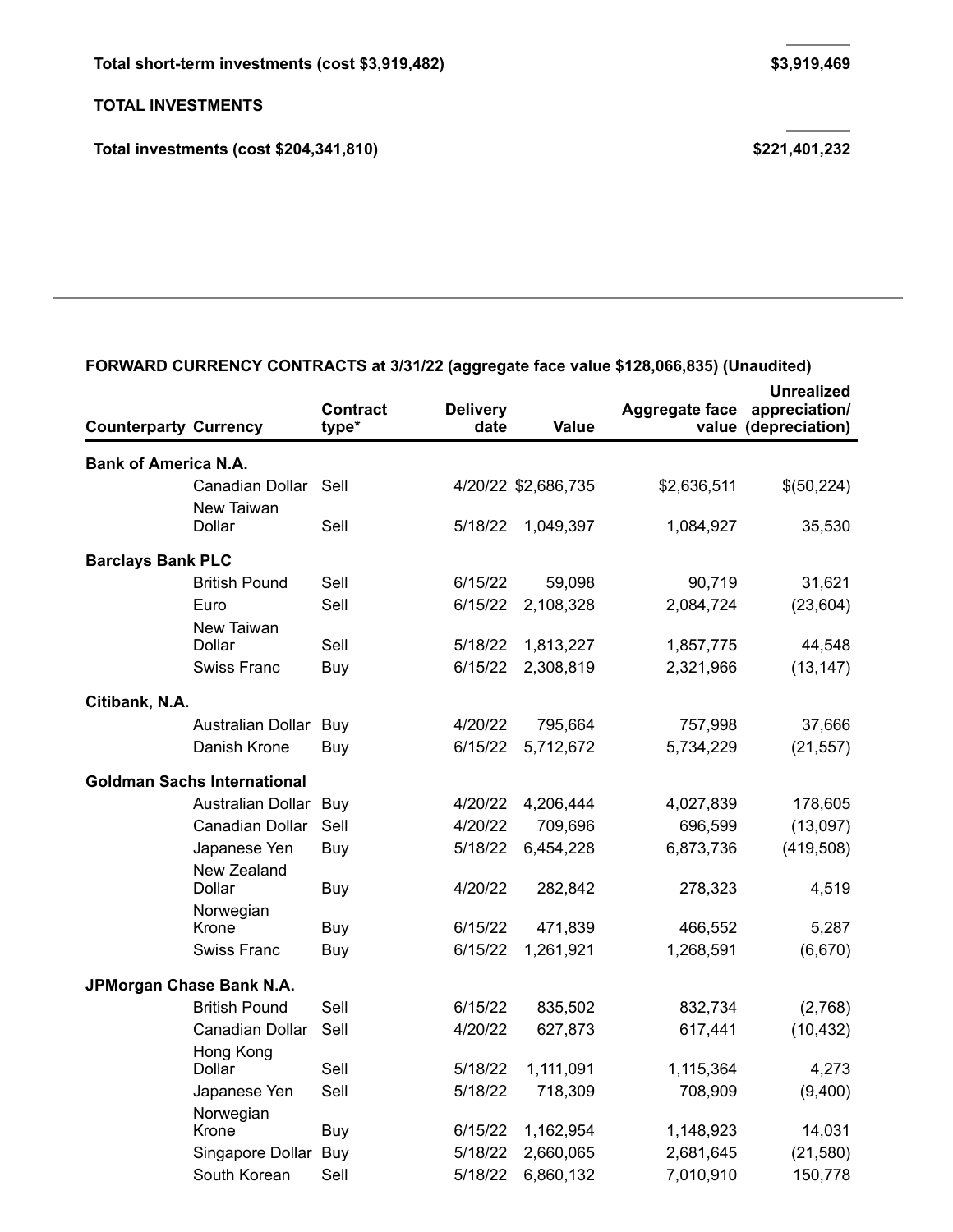|                                  | Won                                    |            |         |                    |            |               |
|----------------------------------|----------------------------------------|------------|---------|--------------------|------------|---------------|
|                                  | Swedish Krona                          | Sell       | 6/15/22 | 572,139            | 539,078    | (33,061)      |
|                                  | Morgan Stanley & Co. International PLC |            |         |                    |            |               |
|                                  | Australian Dollar Buy                  |            | 4/20/22 | 4,206,444          | 4,027,985  | 178,459       |
|                                  | <b>British Pound</b>                   | Sell       | 6/15/22 | 3,914,329          | 3,915,380  | 1,051         |
|                                  | Canadian Dollar                        | Sell       | 4/20/22 | 305,138            | 299,572    | (5, 566)      |
|                                  | Euro                                   | Sell       | 6/15/22 | 5,279,195          | 5,301,580  | 22,385        |
|                                  | Japanese Yen<br>New Zealand            | Sell       | 5/18/22 | 469,075            | 463,388    | (5,687)       |
|                                  | Dollar                                 | Buy        | 4/20/22 | 282,911            | 278,338    | 4,573         |
|                                  | Swedish Krona                          | <b>Buy</b> | 6/15/22 | 830,091            | 826,417    | 3,674         |
|                                  | <b>Swiss Franc</b>                     | Buy        | 6/15/22 | 2,342,358          | 2,348,197  | (5,839)       |
| <b>NatWest Markets PLC</b>       |                                        |            |         |                    |            |               |
|                                  | Japanese Yen                           | Buy        | 5/18/22 | 602,647            | 641,796    | (39, 149)     |
|                                  | <b>State Street Bank and Trust Co.</b> |            |         |                    |            |               |
|                                  | Australian Dollar Buy                  |            | 4/20/22 | 2,517,969          | 2,367,342  | 150,627       |
|                                  | Canadian Dollar                        | Sell       | 4/20/22 | 1,804,994          | 1,771,051  | (33, 943)     |
|                                  | Chinese Yuan<br>(Offshore)             | <b>Buy</b> | 5/18/22 | 1,220,561          | 1,214,792  | 5,769         |
|                                  | Euro                                   | Sell       |         | 6/15/22 11,363,475 | 11,408,015 | 44,540        |
|                                  | Hong Kong<br>Dollar                    | Sell       | 5/18/22 | 1,286,377          | 1,292,792  | 6,415         |
|                                  | <b>Israeli Shekel</b>                  | <b>Buy</b> | 4/20/22 | 1,308,764          | 1,341,710  | (32, 946)     |
|                                  | Japanese Yen                           |            | 5/18/22 | 6,454,227          | 6,873,988  | (419, 761)    |
|                                  | New Zealand                            | Buy        |         |                    |            |               |
|                                  | Dollar                                 | Buy        | 4/20/22 | 282,842            | 278,260    | 4,582         |
|                                  | Singapore Dollar Sell                  |            | 5/18/22 | 1,902,776          | 1,920,546  | 17,770        |
|                                  | <b>Swiss Franc</b>                     | Buy        | 6/15/22 | 6,509,976          | 6,546,005  | (36, 029)     |
| <b>Toronto-Dominion Bank</b>     |                                        |            |         |                    |            |               |
|                                  | Euro                                   | Sell       | 6/15/22 | 1,172,132          | 1,176,276  | 4,144         |
|                                  | Singapore Dollar Sell                  |            | 5/18/22 | 2,175,518          | 2,192,995  | 17,477        |
|                                  | Swiss Franc                            | Buy        | 6/15/22 | 1,454,911          | 1,446,033  | 8,878         |
| <b>UBS AG</b>                    |                                        |            |         |                    |            |               |
|                                  | Australian Dollar Sell                 |            | 4/20/22 | 2,087,018          | 2,015,350  | (71, 668)     |
|                                  | Canadian Dollar                        | Sell       | 4/20/22 | 2,468,379          | 2,426,879  | (41,500)      |
|                                  | Hong Kong                              |            |         |                    |            |               |
|                                  | Dollar                                 | <b>Buy</b> | 5/18/22 | 98,908             | 99,408     | (500)         |
|                                  | Swedish Krona                          | Buy        | 6/15/22 | 7,408,014          | 7,178,406  | 229,608       |
|                                  | Swiss Franc                            | Buy        | 6/15/22 | 4,634,787          | 4,658,876  | (24,089)      |
| <b>WestPac Banking Corp.</b>     |                                        |            |         |                    |            |               |
|                                  | <b>British Pound</b>                   | Sell       | 6/15/22 | 2,528,043          | 2,522,158  | (5,885)       |
|                                  | Euro                                   | Buy        | 6/15/22 | 5,113,032          | 5,084,237  | 28,795        |
|                                  | Japanese Yen                           | Buy        | 5/18/22 | 1,286,038          | 1,313,570  | (27, 532)     |
| <b>Unrealized appreciation</b>   |                                        |            |         |                    |            | 1,235,605     |
| <b>Unrealized (depreciation)</b> |                                        |            |         |                    |            | (1, 375, 142) |
| <b>Total</b>                     |                                        |            |         |                    |            | \$(139, 537)  |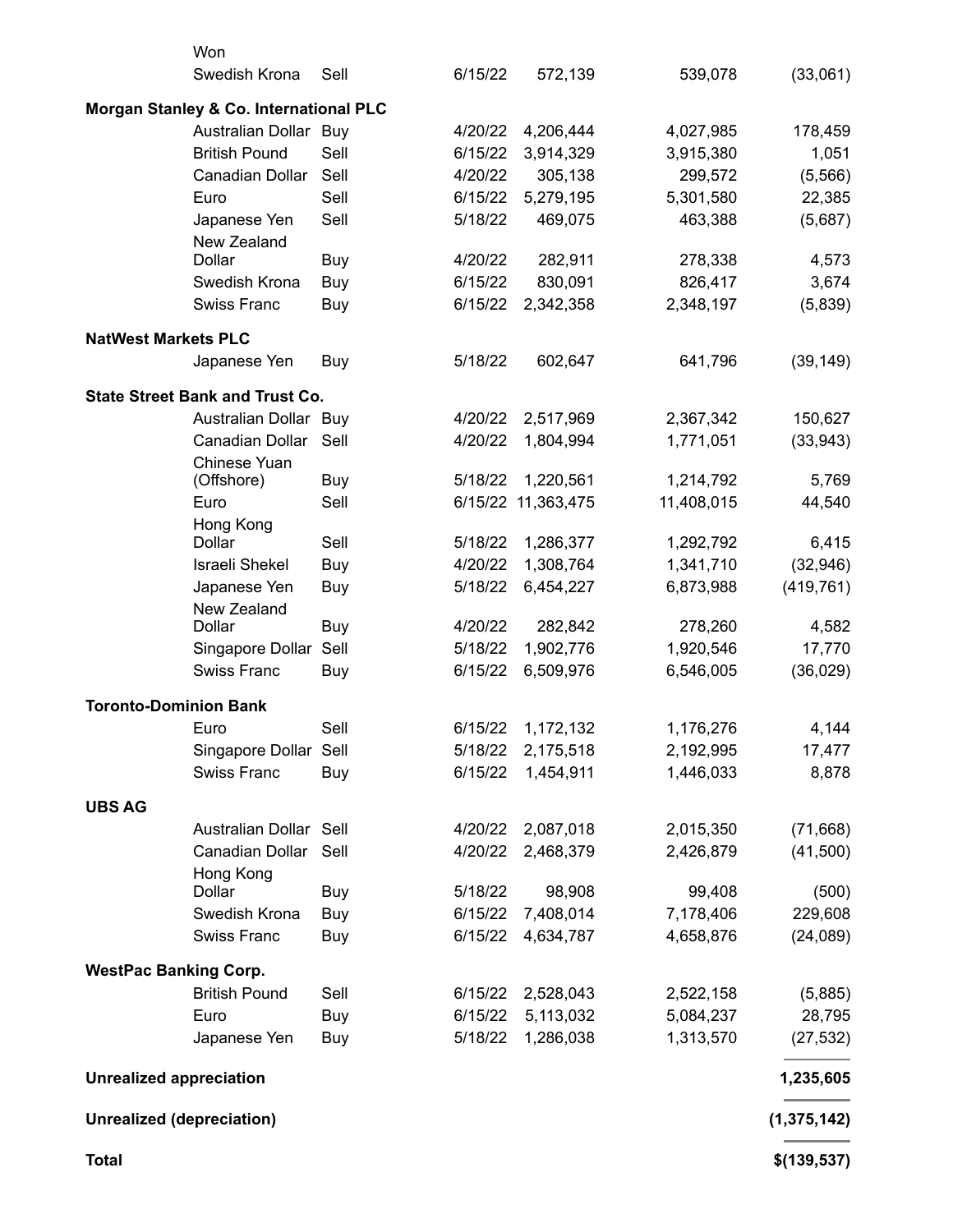\* The exchange currency for all contracts listed is the United States Dollar.

## **Notes to the fund's portfolio**

Unless noted otherwise, the notes to the fund's portfolio are for the close of the fund's reporting period, which ran from January 1, 2022 through March 31, 2022 (the reporting period). Within the following notes to the portfolio, references to "Putnam Management" represent Putnam Investment Management, LLC, the fund's manager, an indirect whollyowned subsidiary of Putnam Investments, LLC, references to "ASC 820" represent Accounting Standards Codification 820 *Fair Value Measurements and Disclosures* and references to "OTC", if any, represent over-the-counter.

*(a)* Percentages indicated are based on net assets of \$224,567,842.

### *(NON)* This security is non-income-producing.

Affiliated company. Transactions during the period with any company which is under common ownership or control were as follows:

| <b>Name of affiliate</b>                      | <b>Fair value</b><br>as of<br>12/31/21 | <b>Purchase</b><br>cost               | proceeds  | Sale Investment<br>income | onares<br>outstanding<br>and fair<br>value as of<br>3/31/22 |
|-----------------------------------------------|----------------------------------------|---------------------------------------|-----------|---------------------------|-------------------------------------------------------------|
| <b>Short-term investments</b>                 |                                        |                                       |           |                           |                                                             |
| Putnam Cash Collateral<br>Pool, LLC*#         | $S-$                                   | \$849,120                             | \$849,120 | \$11                      |                                                             |
| <b>Putnam Short Term</b><br>Investment Fund** |                                        | 4,316,122 3,018,386                   | 7.334.508 | 241                       |                                                             |
| Total Short-term<br>invaetmante               |                                        | \$4,316,122, \$3,867,506, \$8,183,628 |           | ぐつらつ                      |                                                             |

**Shares**

**investments \$4,316,122 \$3,867,506 \$8,183,628 \$252 \$—**

\* The fund may lend securities, through its agent, to qualified borrowers in order to earn additional income. The loans are collateralized by cash in an amount at least equal to the fair value of the securities loaned. The fair value of securities loaned is determined daily and any additional required collateral is allocated to the fund on the next business day. The remaining maturities of the securities lending transactions are considered overnight and continuous. The risk of borrower default will be borne by the fund's agent; the fund will bear the risk of loss with respect to the investment of the cash collateral. The fund receives cash collateral, which is invested in Putnam Cash Collateral Pool, LLC, a limited liability company managed by an affiliate of Putnam Management. Investments in Putnam Cash Collateral Pool, LLC are valued at its closing net asset value each business day. There are no management fees charged to Putnam Cash Collateral Pool, LLC and there were no realized or unrealized gains or losses during the period.

# At the close of the reporting period, the fund did not have any securities on loan.

\*\* Management fees charged to Putnam Short Term Investment Fund have been waived by Putnam Management. There were no realized or unrealized gains or losses during the period.

*(SEGSF)* This security, in part or in entirety, was pledged and segregated with the custodian for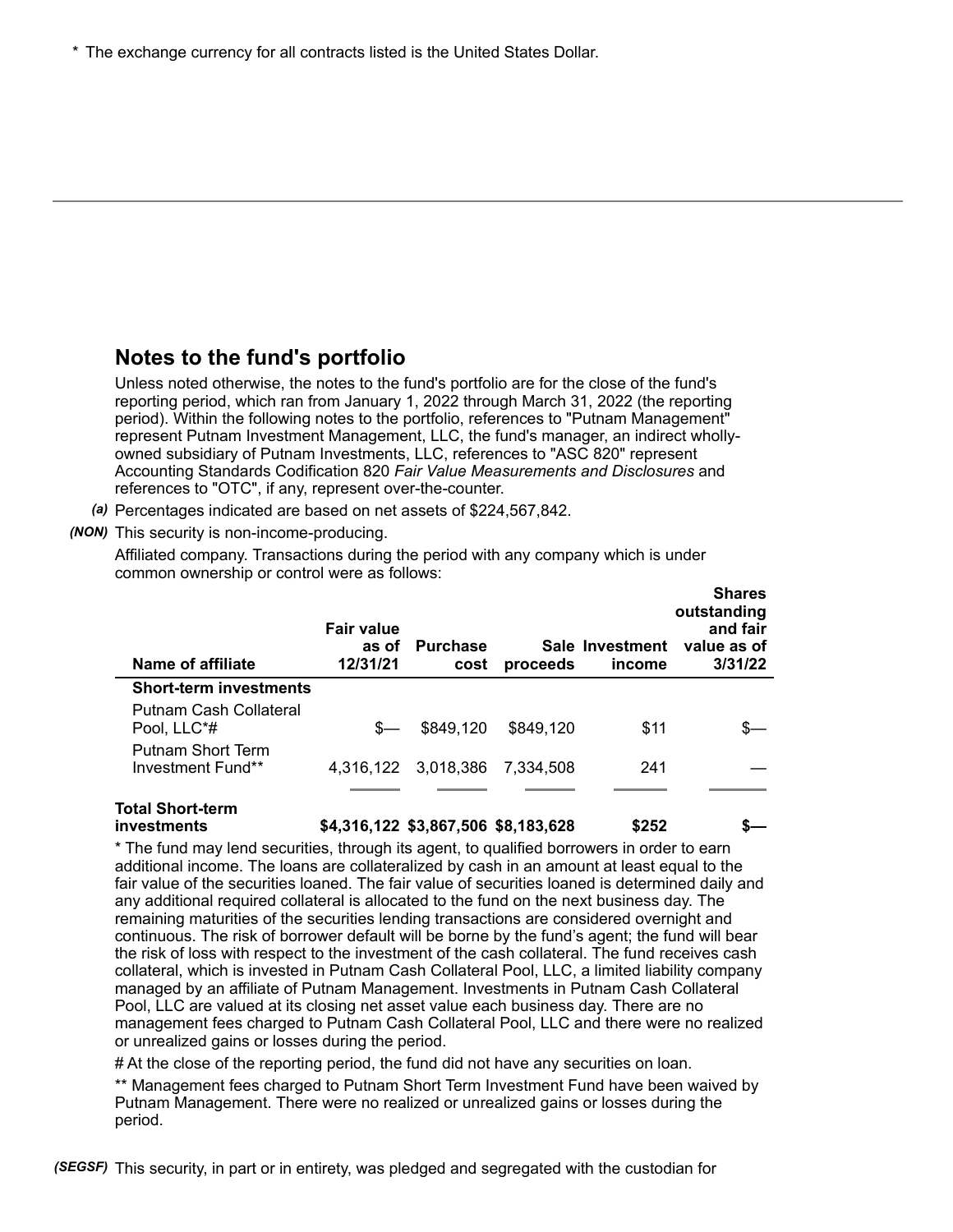collateral on certain derivative contracts at the close of the reporting period. Collateral at period end totaled \$614,531.

*(P)* This security was pledged, or purchased with cash that was pledged, to the fund for collateral on certain derivative contracts. The rate quoted in the security description is the annualized 7-day yield of the fund at the close of the reporting period.

At the close of the reporting period, the fund maintained liquid assets totaling \$569,653 to cover certain derivative contracts.

Unless otherwise noted, the rates quoted in Short-term investments security descriptions represent the weighted average yield to maturity.

The fund had the following sector concentrations greater than 10% at the close of the reporting period (as a percentage of net assets):

| Industrials       | 22.4% |
|-------------------|-------|
| <b>Financials</b> | 20.8  |
| Health care       | 11.9  |

The fund had the following industry concentration greater than 10% at the close of the reporting period (as a percentage of net assets):

| <b>Banks</b> | 11.3% |
|--------------|-------|
|--------------|-------|

**Security valuation:** Portfolio securities and other investments are valued using policies and procedures adopted by the Board of Trustees. The Trustees have formed a Pricing Committee to oversee the implementation of these procedures and have delegated responsibility for valuing the fund's assets in accordance with these procedures to Putnam Management. Putnam Management has established an internal Valuation Committee that is responsible for making fair value determinations, evaluating the effectiveness of the pricing policies of the fund and reporting to the Pricing Committee.

Investments for which market quotations are readily available are valued at the last reported sales price on their principal exchange, or official closing price for certain markets, and are classified as Level 1 securities under ASC 820. If no sales are reported, as in the case of some securities that are traded OTC, a security is valued at its last reported bid price and is generally categorized as a Level 2 security.

Investments in open-end investment companies (excluding exchange-traded funds), if any, which can be classified as Level 1 or Level 2 securities, are valued based on their net asset value. The net asset value of such investment companies equals the total value of their assets less their liabilities and divided by the number of their outstanding shares.

Market quotations are not considered to be readily available for certain debt obligations (including short-term investments with remaining maturities of 60 days or less) and other investments; such investments are valued on the basis of valuations furnished by an independent pricing service approved by the Trustees or dealers selected by Putnam Management. Such services or dealers determine valuations for normal institutional-size trading units of such securities using methods based on market transactions for comparable securities and various relationships, generally recognized by institutional traders, between securities (which consider such factors as security prices, yields, maturities and ratings). These securities will generally be categorized as Level 2.

Many securities markets and exchanges outside the U.S. close prior to the scheduled close of the New York Stock Exchange and therefore the closing prices for securities in such markets or on such exchanges may not fully reflect events that occur after such close but before the scheduled close of the New York Stock Exchange. Accordingly, on certain days, the fund will fair value certain foreign equity securities taking into account multiple factors including movements in the U.S. securities markets, currency valuations and comparisons to the valuation of American Depository Receipts, exchange-traded funds and futures contracts. The foreign equity securities, which would generally be classified as Level 1 securities, will be transferred to Level 2 of the fair value hierarchy when they are valued at fair value. The number of days on which fair value prices will be used will depend on market activity and it is possible that fair value prices will be used by the fund to a significant extent. At the close of the reporting period, fair value pricing was used for certain foreign securities in the portfolio. Securities quoted in foreign currencies, if any, are translated into U.S. dollars at the current exchange rate.

To the extent a pricing service or dealer is unable to value a security or provides a valuation that Putnam Management does not believe accurately reflects the security's fair value, the security will be valued at fair value by Putnam Management in accordance with policies and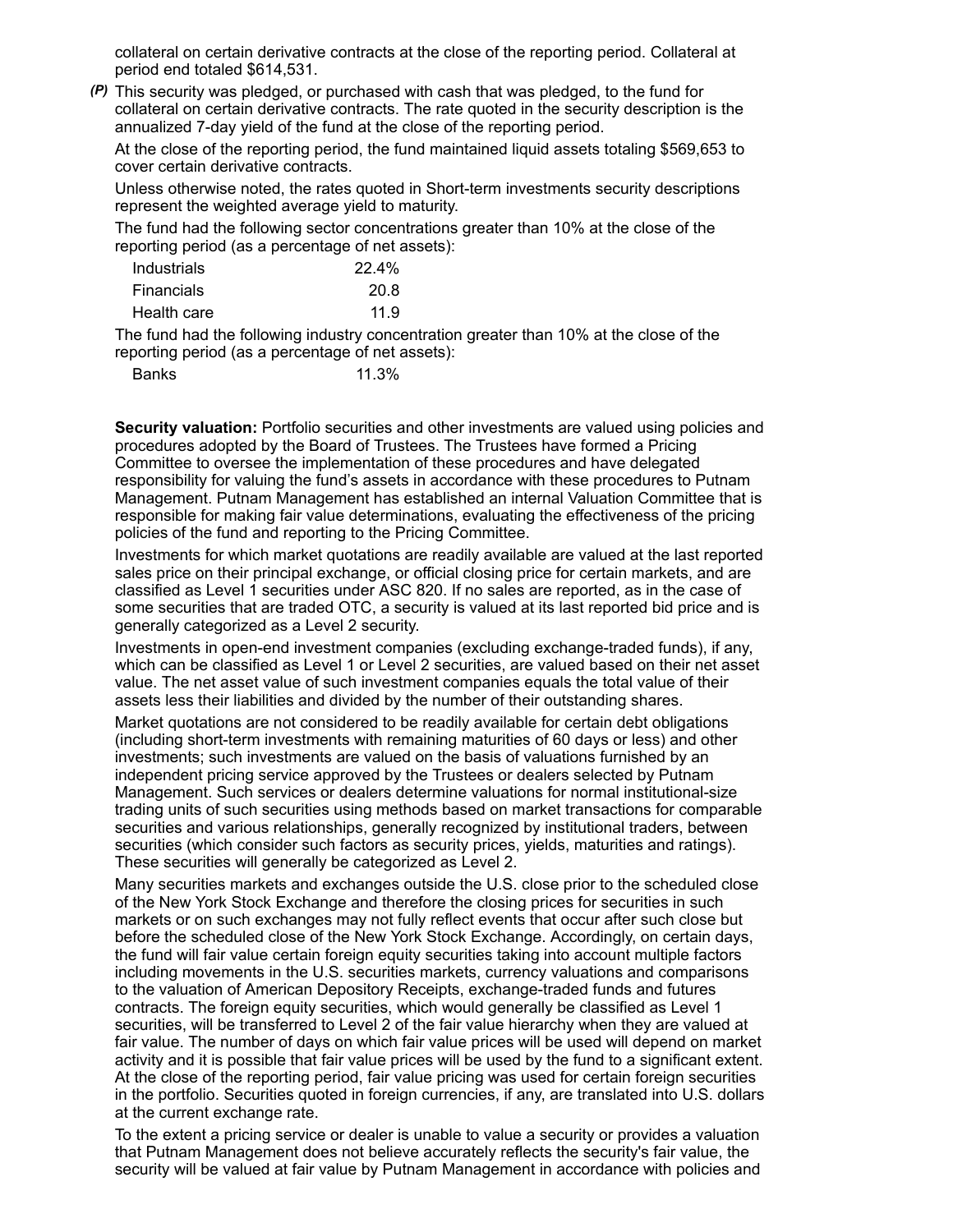procedures approved by the Trustees. Certain investments, including certain restricted and illiquid securities and derivatives, are also valued at fair value following procedures approved by the Trustees. These valuations consider such factors as significant market or specific security events such as interest rate or credit quality changes, various relationships with other securities, discount rates, U.S. Treasury, U.S. swap and credit yields, index levels, convexity exposures, recovery rates, sales and other multiples and resale restrictions. These securities are classified as Level 2 or as Level 3 depending on the priority of the significant inputs.

To assess the continuing appropriateness of fair valuations, the Valuation Committee reviews and affirms the reasonableness of such valuations on a regular basis after considering all relevant information that is reasonably available. Such valuations and procedures are reviewed periodically by the Trustees. The fair value of securities is generally determined as the amount that the fund could reasonably expect to realize from an orderly disposition of such securities over a reasonable period of time. By its nature, a fair value price is a good faith estimate of the value of a security in a current sale and does not reflect an actual market price, which may be different by a material amount.

**Repurchase agreements:** The fund, or any joint trading account, through its custodian, receives delivery of the underlying securities, the fair value of which at the time of purchase is required to be in an amount at least equal to the resale price, including accrued interest. Collateral for certain tri-party repurchase agreements, which totaled \$2,710,140 at the end of the reporting period, is held at the counterparty's custodian in a segregated account for the benefit of the fund and the counterparty. Putnam Management is responsible for determining that the value of these underlying securities is at all times at least equal to the resale price, including accrued interest. In the event of default or bankruptcy by the other party to the agreement, retention of the collateral may be subject to legal proceedings.

**Forward currency contracts:** The fund buys and sells forward currency contracts, which are agreements between two parties to buy and sell currencies at a set price on a future date. These contracts were used to hedge foreign exchange risk.

The U.S. dollar value of forward currency contracts is determined using current forward currency exchange rates supplied by a quotation service. The fair value of the contract will fluctuate with changes in currency exchange rates. The contract is marked to market daily and the change in fair value is recorded as an unrealized gain or loss. The fund records a realized gain or loss equal to the difference between the value of the contract at the time it was opened and the value at the time it was closed when the contract matures or by delivery of the currency. The fund could be exposed to risk if the value of the currency changes unfavorably, if the counterparties to the contracts are unable to meet the terms of their contracts or if the fund is unable to enter into a closing position.

For the fund's average contract amount on forward currency contracts, see the appropriate table at the end of these footnotes.

**Master agreements:** The fund is a party to ISDA (International Swaps and Derivatives Association, Inc.) Master Agreements (Master Agreements) with certain counterparties that govern OTC derivative and foreign exchange contracts entered into from time to time. The Master Agreements may contain provisions regarding, among other things, the parties' general obligations, representations, agreements, collateral requirements, events of default and early termination. With respect to certain counterparties, in accordance with the terms of the Master Agreements, collateral posted to the fund is held in a segregated account by the fund's custodian and, with respect to those amounts which can be sold or repledged, is presented in the fund's portfolio.

Collateral pledged by the fund is segregated by the fund's custodian and identified in the fund's portfolio. Collateral can be in the form of cash or debt securities issued by the U.S. Government or related agencies or other securities as agreed to by the fund and the applicable counterparty. Collateral requirements are determined based on the fund's net position with each counterparty.

Termination events applicable to the fund may occur upon a decline in the fund's net assets below a specified threshold over a certain period of time. Termination events applicable to counterparties may occur upon a decline in the counterparty's long-term and short-term credit ratings below a specified level. In each case, upon occurrence, the other party may elect to terminate early and cause settlement of all derivative and foreign exchange contracts outstanding, including the payment of any losses and costs resulting from such early termination, as reasonably determined by the terminating party. Any decision by one or more of the fund's counterparties to elect early termination could impact the fund's future derivative activity.

At the close of the reporting period, the fund had a net liability position of \$602,305 on open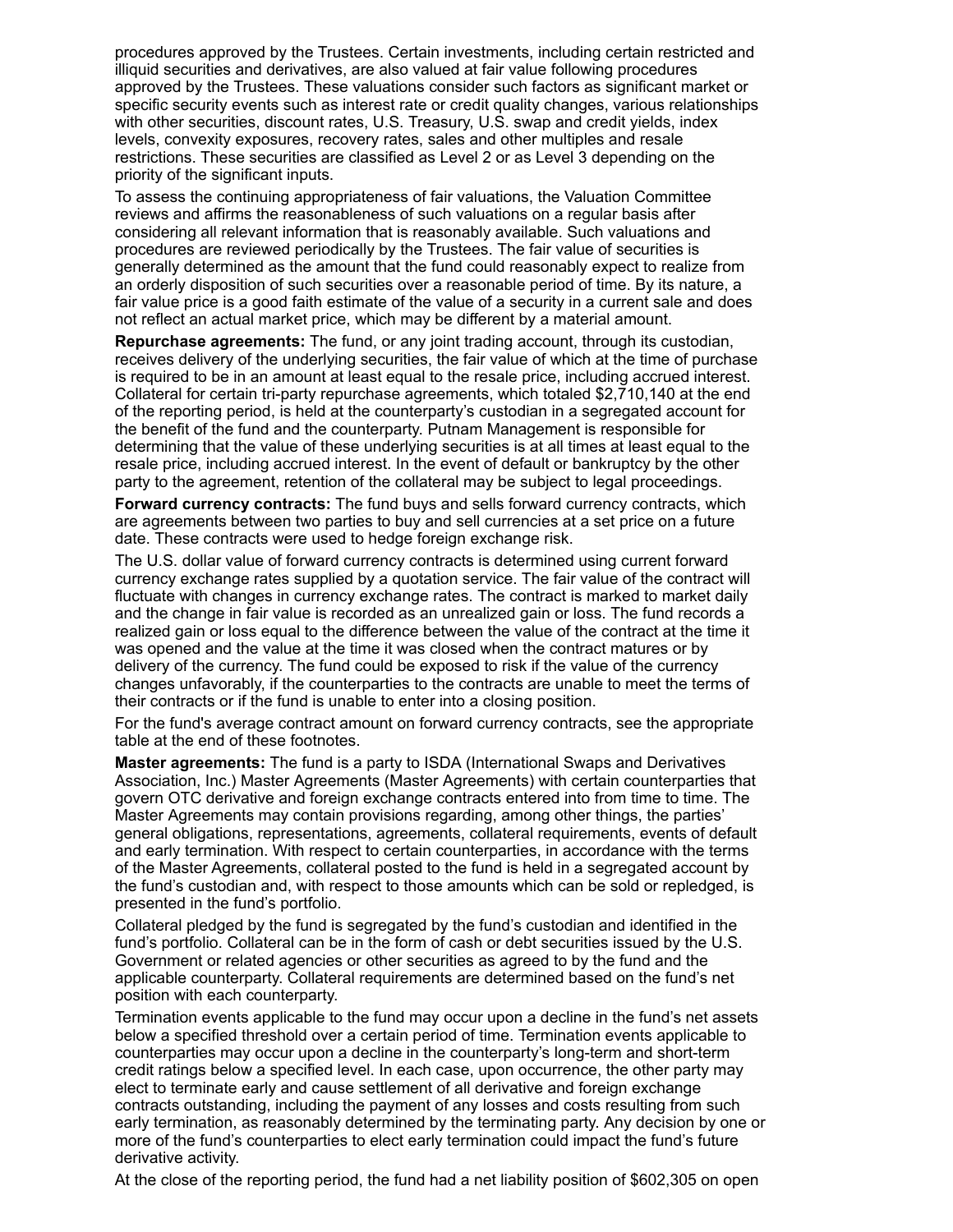derivative contracts subject to the Master Agreements. Collateral posted by the fund at period end for these agreements totaled \$614,531 and may include amounts related to unsettled agreements.

ASC 820 establishes a three-level hierarchy for disclosure of fair value measurements. The valuation hierarchy is based upon the transparency of inputs to the valuation of the fund's investments. The three levels are defined as follows:

**Level 1:** Valuations based on quoted prices for identical securities in active markets.

**Level 2:** Valuations based on quoted prices in markets that are not active or for which all significant inputs are observable, either directly or indirectly.

**Level 3:** Valuations based on inputs that are unobservable and significant to the fair value measurement.

The following is a summary of the inputs used to value the fund's net assets as of the close of the reporting period:

|                                   |              | <b>Valuation inputs</b> |         |  |  |
|-----------------------------------|--------------|-------------------------|---------|--|--|
| <b>Investments in securities:</b> | Level 1      | Level 2                 | Level 3 |  |  |
| <b>Common stocks:</b>             |              |                         |         |  |  |
| Australia                         | $s-$         | \$3,983,061             | \$—     |  |  |
| Canada                            | 9,081,410    |                         |         |  |  |
| France                            |              | 34,914,508              |         |  |  |
| Germany                           |              | 23,486,327              |         |  |  |
| Hong Kong                         |              | 8,866,804               |         |  |  |
| India                             |              | 2,299,399               |         |  |  |
| Ireland                           | 3,575,334    | 11,224,540              |         |  |  |
| Japan                             |              | 35,901,813              |         |  |  |
| Netherlands                       |              | 5,444,886               |         |  |  |
| Portugal                          |              | 4,884,429               |         |  |  |
| Singapore                         |              | 5,063,519               |         |  |  |
| South Korea                       |              | 6,309,403               |         |  |  |
| Switzerland                       |              | 4,817,089               |         |  |  |
| Taiwan                            |              | 2,935,770               |         |  |  |
| <b>United Arab Emirates</b>       |              | 2,652,667               |         |  |  |
| United Kingdom                    | 4,700,587    | 37,287,185              |         |  |  |
| <b>United States</b>              | 5,404,384    | 4,648,648               |         |  |  |
| <b>Total common stocks</b>        | 22,761,715   | 194,720,048             |         |  |  |
| Short-term investments            | 500,000      | 3,419,469               |         |  |  |
| <b>Totals by level</b>            | \$23,261,715 | \$198,139,517           | \$—     |  |  |

|                                     |         | <b>Valuation inputs</b> |         |
|-------------------------------------|---------|-------------------------|---------|
| <b>Other financial instruments:</b> | Level 1 | Level 2                 | Level 3 |
| Forward currency contracts          | _Տ—     | \$(139,537)             |         |